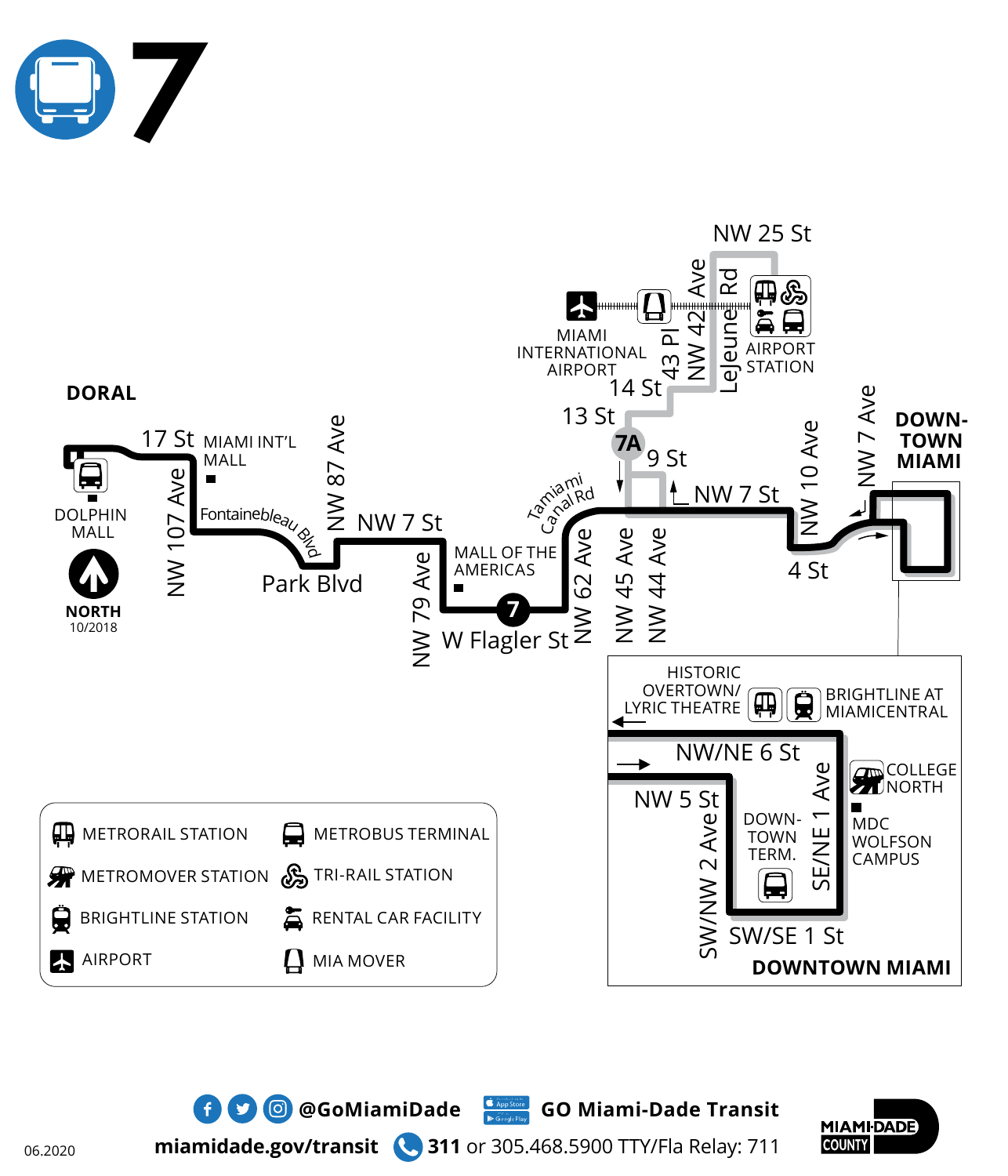**miamidade.gov/transit 311** or 305.468.5900 TTY/Fla Relay: 711







| <b>WEEKDAYS / DIAS LABORABLES / LACÈMEN</b><br><b>EASTBOUND</b> |  |                                  |                                         |               |            |                                                                            |              |       |                                         |                                 |                           |        |       |          |       |                                   |                                                                 |                     |            |                                         |                   |                      |          |                                                                |                                                                      |                      |                    |                                                                      |                 |                         |            |      |                                    |        |      |              |       |                                |              |  |
|-----------------------------------------------------------------|--|----------------------------------|-----------------------------------------|---------------|------------|----------------------------------------------------------------------------|--------------|-------|-----------------------------------------|---------------------------------|---------------------------|--------|-------|----------|-------|-----------------------------------|-----------------------------------------------------------------|---------------------|------------|-----------------------------------------|-------------------|----------------------|----------|----------------------------------------------------------------|----------------------------------------------------------------------|----------------------|--------------------|----------------------------------------------------------------------|-----------------|-------------------------|------------|------|------------------------------------|--------|------|--------------|-------|--------------------------------|--------------|--|
| <b>RUMBO ESTE / DIREKSYON IS</b>                                |  | <b>MORNING / MAÑANA / MATEN</b>  |                                         |               |            |                                                                            |              |       |                                         |                                 |                           |        |       |          | 회회    |                                   |                                                                 |                     |            |                                         |                   |                      |          |                                                                | <b>AFTERNOON &amp; EVENING / TARDE Y NOCHE / APREMIDI, CHAK ASWÈ</b> |                      |                    |                                                                      |                 |                         |            |      |                                    |        |      |              |       |                                |              |  |
| $\bullet$<br><b>DOLPHIN MALL</b>                                |  | 6:06<br>4:54<br>5:19<br>5:40     |                                         |               |            |                                                                            |              | 6:28  | 6:50<br>7:19                            |                                 |                           | 7:48   | 8:18  | 9:18     |       | 10:18                             | 11:18                                                           |                     | 12:18      | 12:48                                   |                   | 1:18                 | 1:48     | 2:17                                                           |                                                                      | $\vert$ 2:45 $\vert$ | 3:16               | 3:45                                                                 |                 | 4:15                    | 4:58       |      | 6:01                               | 17:07  |      | 8:22         |       | 9:01   9:47   10:00   10:40    |              |  |
| $\boldsymbol{\Omega}$<br>NW 107 AV & NW 14 ST                   |  | 4:58                             |                                         | 5:23          |            | 5:44                                                                       | 6:11         | 6:33  | 6:55                                    |                                 | 7:25                      | 7:54   | 8:24  | 9:24     |       | 10:24                             | 11:24                                                           |                     | 12:24      | 12:54                                   |                   | 1:24                 | 1:54     | 2:24                                                           |                                                                      | 2:52                 | 3:23               | 3:52                                                                 |                 | 4:23<br><b>Contract</b> | 5:06       |      | 6:08                               | 7:13   | 8:28 |              |       | 9:07 9:53 10:06 10:46          |              |  |
| $\boldsymbol{a}$<br><b>MALL OF THE AMERICAS</b>                 |  | $4:41$ 5:11                      |                                         | 5:36          |            | 6:02                                                                       | 6:29         | 6:51  | 7:19                                    |                                 | 7:49                      | 8:18   | 8:48  | 9:44     |       | 10:44                             | 11:44                                                           |                     | 12:44      | 1:14                                    |                   | 1:44                 | 2:14     | 2:44                                                           |                                                                      | 3:14                 | 3:45               | 4:14                                                                 |                 | 4:45                    | 5:28       |      | 6:26                               | 7:31   |      | 8:46         |       | $9:21$   10:07   10:20   11:00 |              |  |
| Ø<br>W FLAGLER ST & SW 72 AV                                    |  | $14:46$ 5:16                     | $\sim$ $-$                              | 5:41          |            | 6:07                                                                       | 6:34         | 6:56  | 7:26                                    |                                 | 7:56                      | 8:25   | 8:55  | 9:51     |       | 10:51                             | $\sim$                                                          | $ 11:51  -  12:51 $ |            |                                         | $ 1:21  -  1:51 $ | $\sim$ $-$           | 2:21     | 2:51 <br>$\sim 100$                                            | $\sim 100$                                                           | 3:21                 | 3:52<br>$\sim$ $-$ | 4:22<br>$\sim 100$                                                   | <b>Contract</b> | 4:53 <br>$\sim 100$     | 5:36       |      | 6:32                               | 7:36   |      | 8:51         |       | $ 9:26 10:12 $ -               |              |  |
| <b>TAU</b> S MIA METRORAIL                                      |  |                                  | $-$ 5:27                                |               | 5:53       | $6:22$ -                                                                   | 6:46         |       | 17:15<br>$\sim 100$                     | 7:45                            | 8:14<br>$\sim$ 100 $\sim$ | 8:44   |       | $-$ 9:28 | 10:26 |                                   | 11:26                                                           | $-$ 12:26           | $\sim$ $-$ | 1:11   -   1:41   -   2:11              |                   |                      | $-$ 2:41 |                                                                | $\vert - \vert 3:09 \vert$                                           | $-$ 3:39             |                    | $-$ 4:09                                                             | $- 4:40$        |                         | $ 5:11 $ - | 5:53 | $-$ 7:09                           |        | 8:09 | $-$ 9:11 $-$ |       |                                |              |  |
|                                                                 |  |                                  | <b>MORNING</b><br><b>MAÑANA / MATEN</b> |               |            | EVERY CADA/CHAK $\bf{15}$ min<br><b>FROM</b> DESDE/DE<br><b>TO HASTA/A</b> |              |       | <b>MORNING / MAÑANA / MATEN</b>         |                                 |                           |        |       |          |       |                                   | <b>AFTERNOON</b><br>$\sum_{i=1}^{n}$<br><b>TARDE / APREMIDI</b> |                     |            | EVERY CADA/CHAK 15 min<br>FROM DESDE/DE |                   | TO HASTA/A           |          | EVERY CADA/CHAK $20$ min<br>FROM DESDE/DE<br><b>TO HASTA/A</b> |                                                                      |                      |                    |                                                                      |                 |                         |            |      | <b>EVENING / NOCHE / CHAK ASWÈ</b> |        |      |              |       |                                |              |  |
| NW 7 ST & 42 AV                                                 |  | 4:57                             |                                         | 5:27          |            | 5:37                                                                       | 9:13         |       | 9:42                                    | 10:10                           |                           | 10:40  |       | 11:10    | 11:40 |                                   | 12:10                                                           | 12:40               |            | 1:10                                    |                   | 4:57                 |          | 5:12                                                           | 6:14                                                                 |                      | 6:48               | 7:21                                                                 |                 | 7:51                    |            | 8:21 | 9:06                               |        | 9:22 |              | 9:38  |                                | 10:24        |  |
| NW 7 ST & 22 AV                                                 |  | 5:04                             |                                         | 5:34          |            | 5:44                                                                       | 9:25         |       | 9:54                                    | 10:24                           |                           | 10:54  |       | 11:24    | 11:54 |                                   | 12:24                                                           | 12:54               |            | 1:24                                    |                   | 5:10                 |          | 5:25                                                           | 6:27                                                                 |                      | 7:01               | 7:31                                                                 |                 | 8:01                    |            | 8:31 | 9:14                               |        | 9:30 |              | 9:46  |                                | 10:32        |  |
| ●<br>SW 1 ST & 1 CT                                             |  | 5:16                             |                                         | 5:46          |            | 6:00                                                                       | 9:43         |       | 10:13                                   | 10:43                           |                           | 11:13  |       | 11:43    | 12:13 |                                   | 12:43                                                           | 1:13                |            | 1:43                                    |                   | 5:28                 |          | 5:43                                                           | 6:43                                                                 |                      | 7:15               | 7:45                                                                 |                 | 8:15                    |            | 8:45 | 9:26                               |        | 9:42 |              | 9:58  |                                | 10:44        |  |
| <b>NE 1 AV &amp; 4 ST</b>                                       |  | 5:20                             |                                         | 5:50          |            | 6:05                                                                       | 9:50         |       | 10:20                                   | 10:50                           |                           | 11:20  |       | 11:50    | 12:20 |                                   | 12:50                                                           | 1:20                |            | 1:50                                    |                   | 5:35                 |          | 5:50                                                           | 6:50                                                                 |                      | 7:20               | 7:50                                                                 |                 | 8:20                    |            | 8:50 | 9:30                               |        | 9:46 |              | 10:02 |                                | 10:48        |  |
| <b>WESTBOUND</b><br><b>RUMBO OESTE / DIREKSYON WÈS</b>          |  | <b>MORNING</b><br>MAÑANA / MATEN |                                         | FROM DESDE/DE |            | EVERY CADA/CHAK 15 min                                                     | TO HASTA/A   |       | <b>MORNING / MAÑANA / MATEN</b><br>∶≋!≅ |                                 |                           |        |       |          |       | <b>AFTERNOON TARDE / APREMIDI</b> |                                                                 |                     |            |                                         |                   | <b>FROM</b> DESDE/DE |          | EVERY CADA/CHAK 15 min<br>TO HASTA/A                           |                                                                      | FROM DESDE/DE        |                    | EVERY CADA/CHAK $20$ min<br>TO HASTA/A                               |                 |                         |            |      | <b>EVENING / NOCHE / CHAK ASWÈ</b> |        |      |              |       |                                |              |  |
| <b>NE 1 AV &amp; 4 ST</b>                                       |  | 5:30                             |                                         | 6:00          |            |                                                                            | 10:00        | 10:30 |                                         | 11:00                           |                           | 11:30  |       | 12:00    |       | 12:30                             |                                                                 | 1:00                |            | 1:30                                    |                   | 2:00                 |          | 6:00                                                           |                                                                      | 6:20                 |                    | 7:00                                                                 |                 | 7:30                    |            | 8:00 |                                    | 8:30   |      | 9:00         |       | 9:40                           |              |  |
| <b>NW 6 ST &amp; 1 AV</b>                                       |  | 5:33                             |                                         | 6:03          |            |                                                                            | 10:04        | 10:34 |                                         | 11:04                           |                           | 11:34  |       | 12:04    |       | 12:34                             |                                                                 | 1:04                |            | 1:34                                    |                   | 2:04                 |          | 6:04                                                           |                                                                      | 6:24                 |                    | 7:03                                                                 |                 | 7:33                    |            | 8:03 |                                    | 8:33   |      | 9:03         |       | 9:43                           |              |  |
| NW 7 ST & 22 AV                                                 |  | 5:43                             |                                         |               | 6:15       |                                                                            | 10:19        | 10:49 |                                         | 11:19                           |                           | 11:49  |       | 12:19    |       | 12:49                             |                                                                 | 1:19                |            | 1:49                                    |                   | 2:20                 | 6:17     |                                                                |                                                                      | 6:37                 |                    | 7:15                                                                 |                 | 7:45                    |            | 8:15 |                                    | 8:45   |      | 9:14         |       | 9:54                           |              |  |
| NW 7 ST & 42 AV                                                 |  | 5:51                             |                                         | 6:26          |            | 10:38                                                                      |              | 11:08 |                                         | 11:38                           |                           | 12:08  | 12:38 |          |       | 1:08                              |                                                                 | 1:38                |            | 2:08                                    |                   | 2:39                 |          | 6:35                                                           |                                                                      | 6:55                 |                    | 7:26                                                                 | 7:56            |                         |            | 8:26 |                                    | 8:56   |      | 9:23         |       | 10:03                          |              |  |
|                                                                 |  |                                  |                                         |               |            |                                                                            |              |       |                                         | <b>MORNING / MAÑANA / MATEN</b> |                           |        |       |          |       |                                   |                                                                 |                     |            |                                         |                   |                      |          |                                                                |                                                                      |                      |                    | <b>AFTERNOON &amp; EVENING / TARDE Y NOCHE / APREMIDI, CHAK ASWÈ</b> |                 |                         |            |      |                                    |        |      |              |       |                                |              |  |
| <b>TAU A</b> $\gg$ <b>MIA METRORAIL</b>                         |  |                                  |                                         | 7:06          | $\sim 100$ | 7:41                                                                       | $\vert$ 8:11 |       | 8:41                                    | $-$ 9:11                        | $-$ 9:42                  | $\sim$ | 10:17 | 10:47    |       | $-$ 11:47                         | $\boxed{12:47}$<br>$\sim$                                       | $\sim$ $-$          | 1:47       | 2:49<br><b>Contract</b>                 |                   | 3:19                 |          | 3:48                                                           | 4:20                                                                 |                      | 4:51               | 5:22                                                                 |                 | 5:51<br>. <b>.</b>      | 6:19       |      | 6:43                               | 7:23   |      | 8:04         | 9:04  |                                |              |  |
| W FLAGLER ST & NW 72 AV                                         |  | 6:06                             | 6:41<br>6:56                            |               | 7:35       |                                                                            | 8:06         | 8:36  | 9:06                                    |                                 | 9:38                      | 10:08  |       | 10:42    | 11:27 |                                   | 12:27                                                           | 1:27                |            | 2:26                                    | 3:13              |                      | 3:43     | 4:15<br><b><i><u>Part</u></i></b>                              |                                                                      | 4:47                 | $\sim$             | 5:20                                                                 | 5:52            | 6:21                    |            | 6:44 | 7:17                               | $\sim$ | 7:42 |              | 8:42  |                                | $9:36$ 10:16 |  |
| $\boldsymbol{a}$<br><b>MALL OF THE AMERICAS</b>                 |  |                                  | $6:10$ $6:45$ 7:01                      |               | 7:40       |                                                                            | 8:11         | 8:41  | 9:11                                    |                                 | 9:43                      | 10:14  |       | 10:48    | 11:33 |                                   | 12:33                                                           | 1:33                |            | 2:32                                    | 3:18              |                      | 3:48     | 4:21                                                           |                                                                      | 4:53                 |                    | 5:26                                                                 | 5:58            | 6:27                    |            | 6:50 | 7:21                               |        | 7:46 |              | 8:46  |                                | $9:40$ 10:20 |  |
| $\bullet$<br>NW 107 AV & 14 ST                                  |  | $6:22$ 6:57                      | 17:19                                   |               | 7:58       |                                                                            | 8:29         | 8:59  | 9:27                                    |                                 | 9:59                      | 10:30  |       | 11:04    | 11:49 |                                   | 12:49                                                           | 1:49                |            | 2:49                                    | 3:35              |                      | 4:05     | 4:38                                                           |                                                                      | 5:10                 |                    | 5:43                                                                 | 6:15            | 6:43                    |            | 7:06 | 7:35                               |        | 8:00 |              | 9:00  |                                | $9:53$ 10:33 |  |
| $\boldsymbol{\Omega}$<br><b>DOLPHIN MALL</b>                    |  | $6:26$ 7:01                      | 7:23                                    |               | 8:02       |                                                                            | 8:33         | 9:05  | 9:33                                    |                                 | 10:05                     | 10:36  |       | 11:10    | 11:55 | $\sim$ $-$                        | 12:55                                                           | 1:55                |            | 2:55<br>$\sim 10$                       | 3:41              |                      | 4:11     | $-$ 4:44                                                       |                                                                      | 5:16                 |                    | 5:49                                                                 | 6:21            | 6:49                    |            | 7:12 | 7:41                               |        | 8:06 |              | 9:06  |                                | $9:59$ 10:39 |  |

Scheduled times are approximate. Actual arrival and departure times may vary depending on traffic and road conditions. Las horas publicadas son aproximadas, pues dependen del trafico y otras condiciones de las vias. | Ore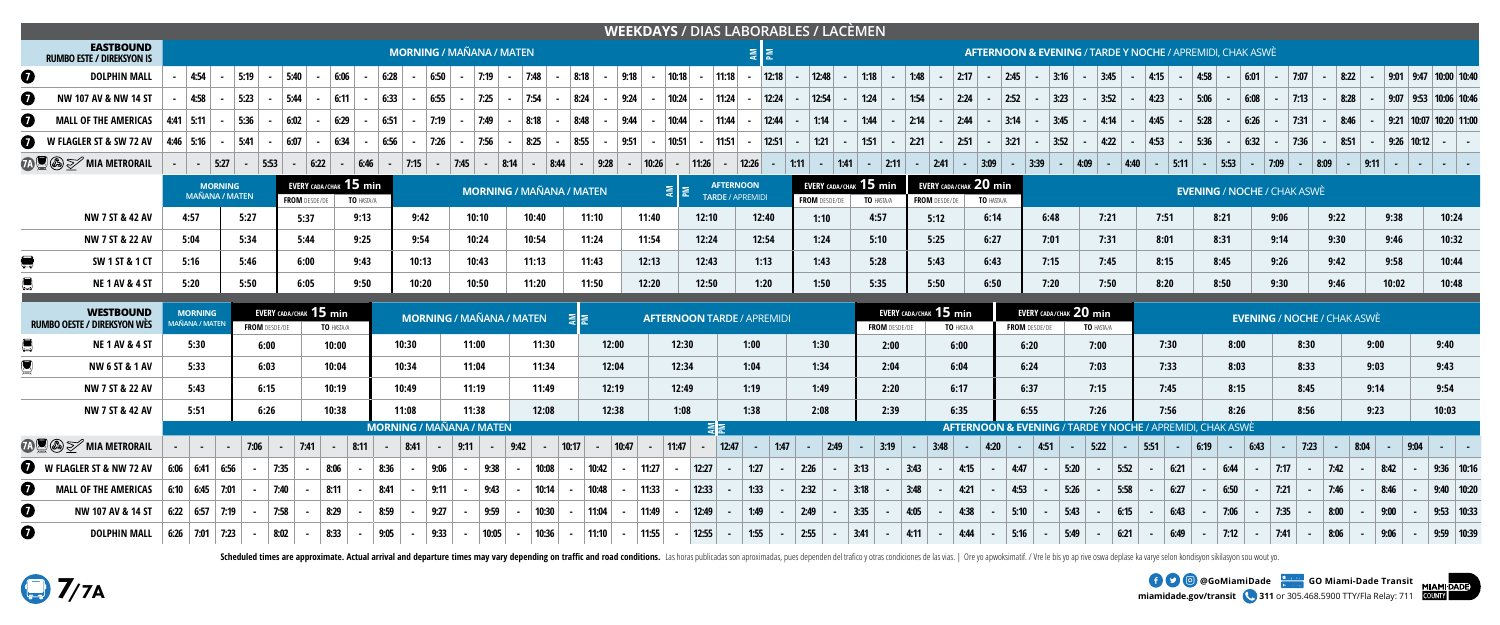|                       |                                                            |                                       |                |        |        |        |                |                |        |        |        |                 |                         | SATURDAY / SÁBADO / SAMDI                                            |        |                  |       |                |        |        |      |                |      |        |                                                                      |      |        |      |      |      |        |      |        |
|-----------------------|------------------------------------------------------------|---------------------------------------|----------------|--------|--------|--------|----------------|----------------|--------|--------|--------|-----------------|-------------------------|----------------------------------------------------------------------|--------|------------------|-------|----------------|--------|--------|------|----------------|------|--------|----------------------------------------------------------------------|------|--------|------|------|------|--------|------|--------|
|                       | <b>EASTBOUND</b><br><b>RUMBO ESTE / DIREKSYON IÈS</b>      | <b>MORNING / MAÑANA / MATEN</b>       |                |        |        |        |                |                |        |        |        |                 |                         |                                                                      |        | $\sum_{i=1}^{n}$ |       |                |        |        |      |                |      |        | <b>AFTERNOON &amp; EVENING / TARDE Y NOCHE / APREMIDI, CHAK ASWÈ</b> |      |        |      |      |      |        |      |        |
| $\boldsymbol{v}$      | <b>DOLPHIN MALL</b>                                        |                                       | $\sim$         | $\sim$ | 6:45   | $\sim$ | 7:43           | $\sim$         | 8:43   | $\sim$ | 9:42   | $\sim$          | 10:40                   |                                                                      | 11:40  |                  | 12:40 |                | 1:40   |        | 2:40 |                | 3:40 |        | 4:40                                                                 |      | 5:40   |      | 6:48 |      | 7:57   | 9:10 | 10:05  |
| $\boldsymbol{\Theta}$ | NW 107 AV & NW 14 ST                                       |                                       | $\blacksquare$ |        | 6:49   |        | 7:49           |                | 8:49   |        | 9:48   |                 | 10:48                   |                                                                      | 11:48  |                  | 12:48 |                | 1:48   |        | 2:48 |                | 3:48 |        | 4:48                                                                 |      | 5:48   |      | 6:56 |      | 8:04   | 9:16 | 10:11  |
| $\boldsymbol{0}$      | <b>MALL OF THE AMERICAS</b>                                |                                       | $\sim$         |        | 7:07   |        | 8:07           |                | 9:07   |        | 10:07  |                 | 11:07                   |                                                                      | 12:07  |                  | 1:07  |                | 2:07   |        | 3:07 |                | 4:07 |        | 5:07                                                                 |      | 6:07   |      | 7:15 |      | 8:20   | 9:30 | 10:25  |
| ❼                     | W FLAGLER ST & SW 72 AV                                    |                                       | $\sim$         |        | 7:13   |        | 8:13           | $\sim$         | 9:13   | $\sim$ | 10:13  |                 | 11:13                   |                                                                      | 12:13  |                  | 1:13  | $\blacksquare$ | 2:13   |        | 3:14 | $\sim$         | 4:14 | $\sim$ | 5:14                                                                 |      | 6:14   |      | 7:21 |      | 8:26   |      | $\sim$ |
|                       | $\mathcal{D} \mathbf{Q} \otimes \mathcal{D}$ mia metrorail | 5:51                                  | 6:21           | 6:47   | $\sim$ | 7:46   | $\sim$         | 8:46           | $\sim$ | 9:46   |        | 10:46           |                         | 11:46                                                                |        | 12:46            |       | 1:46           |        | 2:46   |      | 3:45           |      | 4:45   |                                                                      | 5:45 |        | 6:50 |      | 7:51 |        |      |        |
|                       | NW 7 ST & 42 AV                                            | 6:02                                  | 6:32           | 6:58   | 7:28   | 7:58   | 8:28           | 8:58           | 9:28   | 9:58   | 10:28  | 10:58           | 11:28                   | 11:58                                                                | 12:28  | 12:58            | 1:28  | 1:58           | 2:28   | 2:58   | 3:28 | 3:58           | 4:28 | 4:58   | 5:28                                                                 | 5:58 | 6:28   | 7:03 | 7:33 | 8:03 | 8:38   |      |        |
|                       | NW 7 ST & 22 AV                                            | 6:09                                  | 6:39           | 7:08   | 7:38   | 8:08   | 8:38           | 9:08           | 9:38   | 10:08  | 10:38  | 11:08           | 11:38                   | 12:08                                                                | 12:38  | 1:08             | 1:38  | 2:08           | 2:38   | 3:08   | 3:38 | 4:08           | 4:38 | 5:08   | 5:38                                                                 | 6:08 | 6:38   | 7:11 | 7:41 | 8:11 | 8:46   |      |        |
| $\blacksquare$        | SW 1 ST & 1 CT                                             | 6:22                                  | 6:52           | 7:22   | 7:52   | 8:22   | 8:52           | 9:22           | 9:52   | 10:22  |        | $10:52$   11:22 | 11:52                   | 12:22                                                                | 12:52  | 1:22             | 1:52  | 2:22           | 2:52   | 3:22   | 3:52 | 4:22           | 4:52 | 5:22   | 5:52                                                                 | 6:22 | 6:52   | 7:23 | 7:53 | 8:23 | 8:58   |      |        |
| $\blacksquare$        | <b>NE 1 AV &amp; 4 ST</b>                                  | 6:28                                  | 6:58           | 7:28   | 7:58   | 8:28   | 8:58           | 9:28           | 9:58   | 10:28  |        |                 | $10:58$   11:28   11:58 | $12:28$ 12:58                                                        |        | 1:28             | 1:58  | 2:28           | 2:58   | 3:28   | 3:58 | 4:28           | 4:58 | 5:28   | 5:58                                                                 | 6:28 | 6:58   | 7:28 | 7:58 | 8:28 | 9:03   |      |        |
|                       | <b>WESTBOUND</b><br><b>RUMBO OESTE / DIREKSYON IWES</b>    | <b>MORNING / MAÑANA / MATEN</b><br>회회 |                |        |        |        |                |                |        |        |        |                 |                         | <b>AFTERNOON &amp; EVENING / TARDE Y NOCHE / APREMIDI, CHAK ASWÈ</b> |        |                  |       |                |        |        |      |                |      |        |                                                                      |      |        |      |      |      |        |      |        |
|                       | <b>NE 1 AV &amp; 4 ST</b>                                  | 6:30                                  | 7:00           | 7:30   | 8:00   |        | 8:30           | 9:00           | 9:30   | 10:00  | 10:30  | 11:00           | 11:30                   | 12:00                                                                | 12:30  | 1:00             |       | 1:30           | 2:00   | 2:30   | 3:00 | 3:30           | 4:00 | 4:30   | 5:00                                                                 | 5:30 | 6:00   |      | 6:30 | 7:00 | 7:30   | 8:00 | 9:05   |
|                       | <b>NW 6 ST &amp; 1 AV</b>                                  | 6:33                                  | 7:04           | 7:34   | 8:04   |        | 8:34           | 9:04           | 9:34   | 10:04  | 10:34  | 11:04           | 11:34                   | 12:04                                                                | 12:34  | 1:04             |       | 1:34           | 2:04   | 2:34   | 3:04 | 3:34           | 4:04 | 4:34   | 5:04                                                                 | 5:34 | 6:04   |      | 6:34 | 7:03 | 7:33   | 8:03 | 9:08   |
|                       | NW 7 ST & 22 AV                                            | 6:45                                  | 7:16           | 7:46   | 8:16   |        | 8:46           | 9:16           | 9:46   | 10:19  | 10:49  | 11:19           | 11:49                   | 12:19                                                                | 12:49  | 1:19             |       | 1:49           | 2:19   | 2:49   | 3:19 | 3:49           | 4:19 | 4:49   | 5:19                                                                 | 5:49 | 6:19   |      | 6:49 | 7:15 | 7:45   | 8:15 | 9:18   |
|                       | NW 7 ST & NW 42 AV                                         | 6:54                                  | 7:28           | 7:58   | 8:28   |        | 8:58           | 9:28           | 9:58   | 10:32  | 11:02  | 11:32           | 12:02                   | 12:32                                                                | 1:02   | 1:32             |       | 2:02           | 2:32   | 3:02   | 3:32 | 4:02           | 4:32 | 5:02   | 5:32                                                                 | 6:02 | 6:32   |      | 7:02 | 7:24 | 7:54   | 8:24 | 9:26   |
|                       | <b>TAL S</b> > AIRPORT STATION                             |                                       |                | 8:09   |        |        | 9:09           | $\blacksquare$ | 10:09  |        | 11:13  | $\blacksquare$  | 12:13                   |                                                                      | 1:13   |                  |       | 2:13           | $\sim$ | 3:14   |      | 4:14           |      | 5:14   |                                                                      | 6:14 | $\sim$ |      | 7:13 |      | 8:05   |      |        |
| $\bullet$             | W FLAGLER ST & NW 72 AV                                    | 7:10                                  | 7:44           |        | 8:44   |        | $\sim$         | 9:44           |        | 10:48  | $\sim$ | 11:48           |                         | 12:48                                                                | $\sim$ | 1:48             |       |                | 2:48   | $\sim$ | 3:48 | $\blacksquare$ | 4:48 |        | 5:48                                                                 |      | 6:48   |      |      | 7:37 | $\sim$ | 8:37 | 9:38   |
| $\boldsymbol{0}$      | <b>MALL OF THE AMERICAS</b>                                | 7:15                                  | 7:49           |        | 8:49   |        |                | 9:49           |        | 10:53  |        | 11:53           |                         | 12:53                                                                |        | 1:53             |       |                | 2:53   |        | 3:53 |                | 4:53 |        | 5:53                                                                 |      | 6:53   |      |      | 7:41 |        | 8:41 | 9:42   |
| $\boldsymbol{0}$      | NW 107 AV & 14 ST                                          | 7:29                                  | 8:03           |        | 9:03   |        | $\blacksquare$ | 10:07          |        | 11:11  | $\sim$ | 12:11           |                         | 1:11                                                                 |        | 2:11             |       |                | 3:11   | $\sim$ | 4:11 |                | 5:11 |        | 6:11                                                                 |      | 7:11   |      |      | 7:58 |        | 8:58 | 9:54   |
| $\boldsymbol{0}$      | <b>DOLPHIN MALL</b>                                        | 7:35                                  | 8:09           |        | 9:09   |        |                | 10:13          |        | 11:17  |        | 12:17           |                         | 1:17                                                                 |        | 2:17             |       |                | 3:17   |        | 4:17 |                | 5:17 |        | 6:17                                                                 |      | 7:17   |      |      | 8:04 |        | 9:04 | 9:59   |